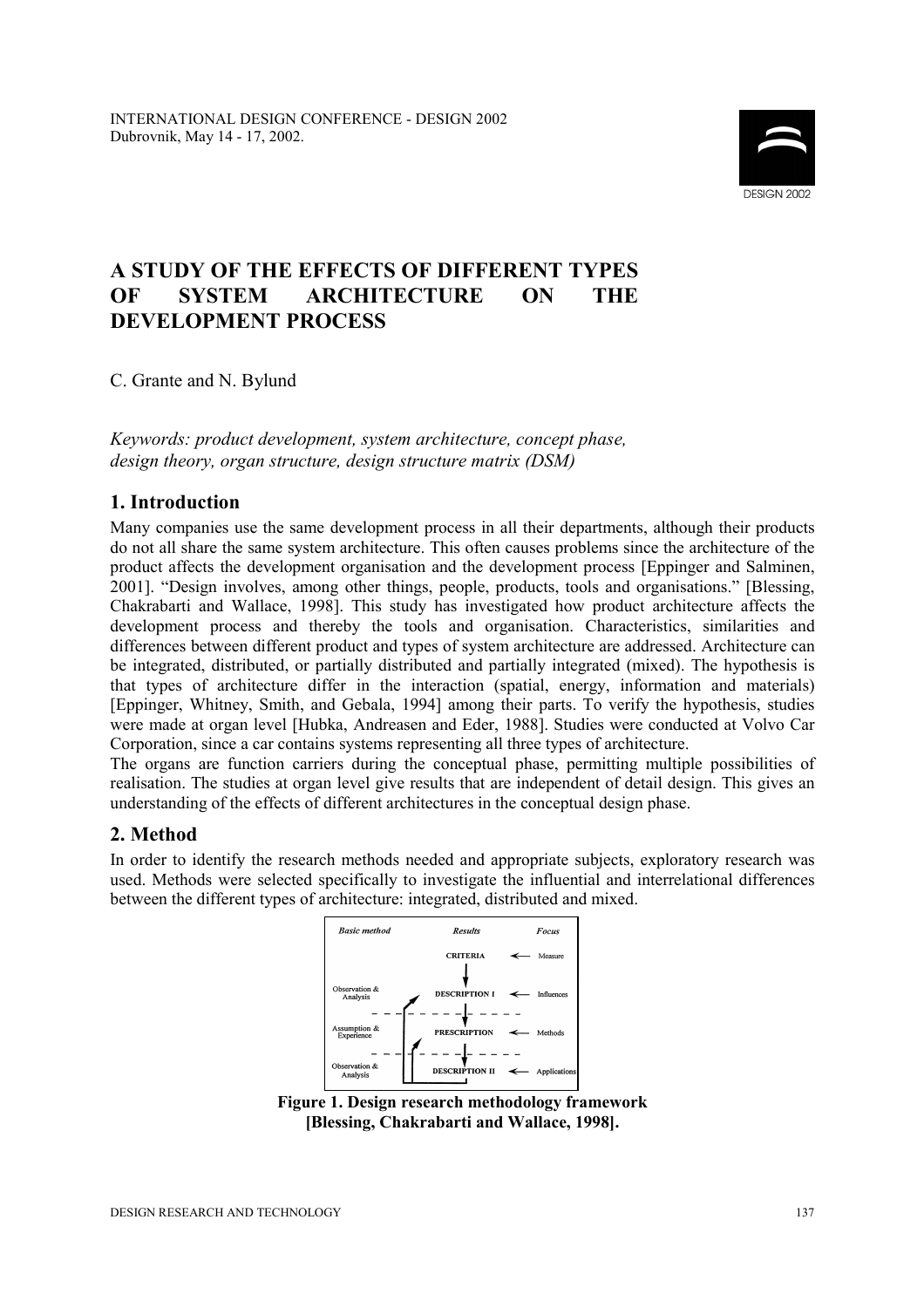#### **2.1 Research method**

In our research, we followed Blessing, Chakrabrit and Wallace's approach to engineering design research [Blessing, Chakrabrit and Wallace, 1998] with the four steps: criteria, description I, prescription and description II (see Figure 1). Success is measured in the criteria; in description I the problem is analysed, in prescription a solution is proposed, and in description II the proposed solution is evaluated with respect to initial criteria.

### **2.2 Design Structure Matrix**

This paper presents the analysis (description I), which is an interesting intermediate result. The Design Structure Matrix (DSM) method [Steward, 1981] is used for the study of interaction in each of the three types of architecture at organ level. With the DSM, the interaction between organs can be visualised. Tools exist for manipulating the DSM in order to obtain information about the most appropriate design approach: iterative, parallel, or sequential.

## **2.3 Organs**

The decision to investigate the different types of architecture at organ level was taken because organs represent functional implementation in products, although they are not detail designed, giving an understanding of design in early phases. Organs are often called function carrier and expresses how the system realise its functions [Hubka, Andreasen and Eder, 1988]. Organs are not the same as components since functions are often realised by several components. One component, however, can also contribute to many functions. Sometimes a component is the same as an organ. An example from Mørup [Mørup, 1993] of the organ structure for an electric shaver is shown in Figure 2.



**Figure 2. Example of an Organ Structure [Morup, 1993]** 

#### **2.4 Research objects**

Distributed architecture is exemplified by active safety functions in a car, partially distributed and partially integrated (mixed) architecture by the car's chassis functions, and finally, integrated architecture by the car body.

#### *2.4.1 Distributed architecture*

The active safety systems that exemplify distributed architecture are ABS, Traction Control System (TRC), Vehicle Stability Control (VSC) and Emergency Brake Assist (EBA). These systems are distributed with functions that are shared between them. The functions are realised by single organs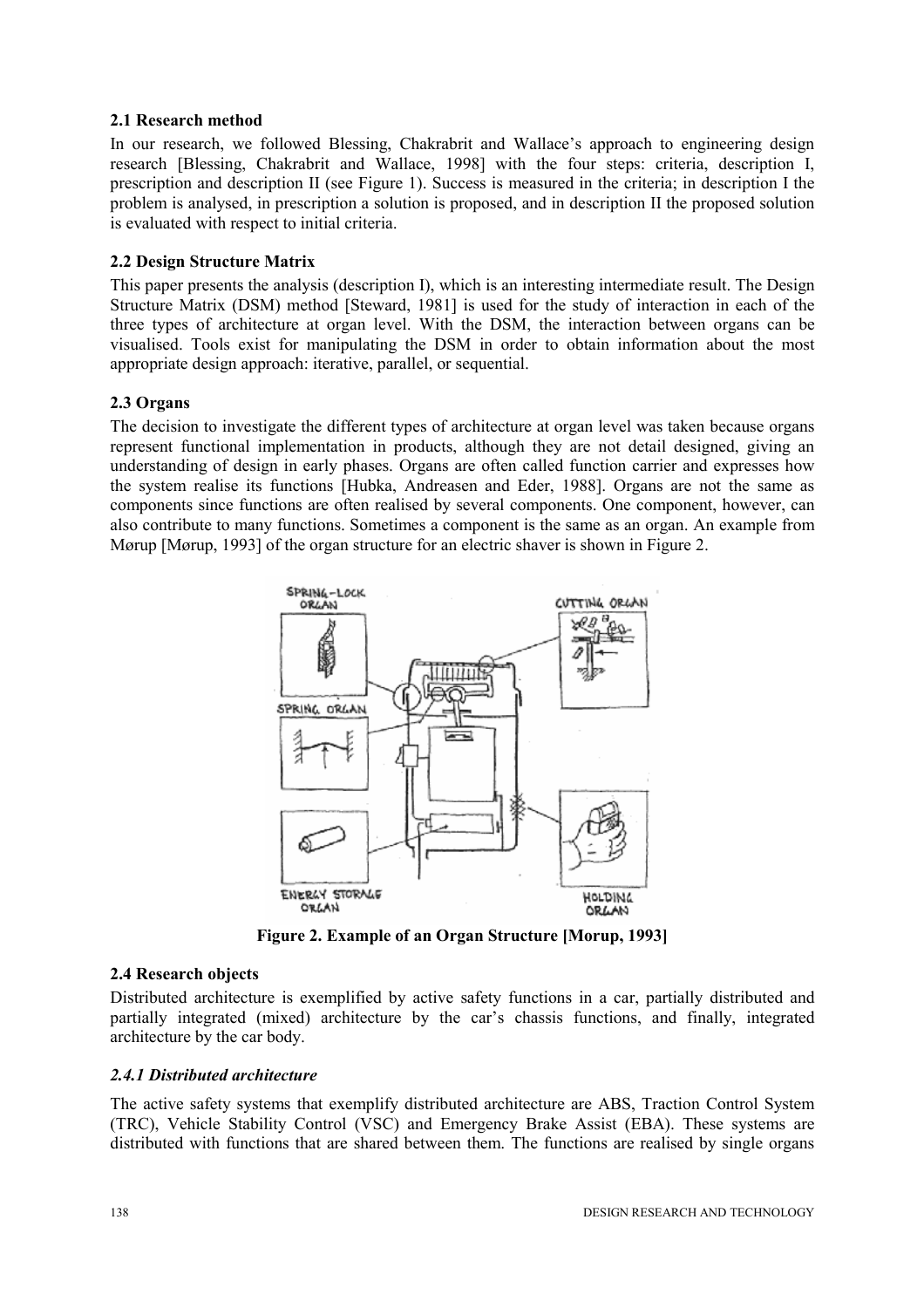controlled by software and electronics, thereby creating a distributed architecture. The organ structure is straightforward for the sensors and actuators, see Figure 3, but more organs are needed to realise the systems. In active systems, logic and communication are required; these are also considered as being organs. An example of this is that each system has its own logic organ, which at component level can be realised as software or electronics. There is also an organ to determine the communication standard.



**Figure 3. Active safety systems' organs structure. Active safety systems are an example of distributed architecture** 

# *2.4.2 Integrated architecture*

The system that best exemplifies the integrated architecture is the car body in white. The car body is a self-supporting mechanical structure, which means that every part contributes to the overall performance. If one part is modified, the performance of the structure changes and the other parts will be loaded differently. This makes the car body a suitable example of integrated architecture. The organs chosen are beams, joints and panels [Bylund, 2001]. The joints are defined as the junction off more than one beam, including a portion of the beams themselves. The car body organs, beams, joints and panels interact spatially with each other. Forces are also transferred between these parts, creating deflections and thus a certain compliance (opposite of stiffness), at high force levels, eg, in a crash situation, the organs deform plastically and new spatial interaction occurs and has to be managed appropriately.



**Figure 4. Organ structure of a car uni-body. The car uni-body represents integrated architecture**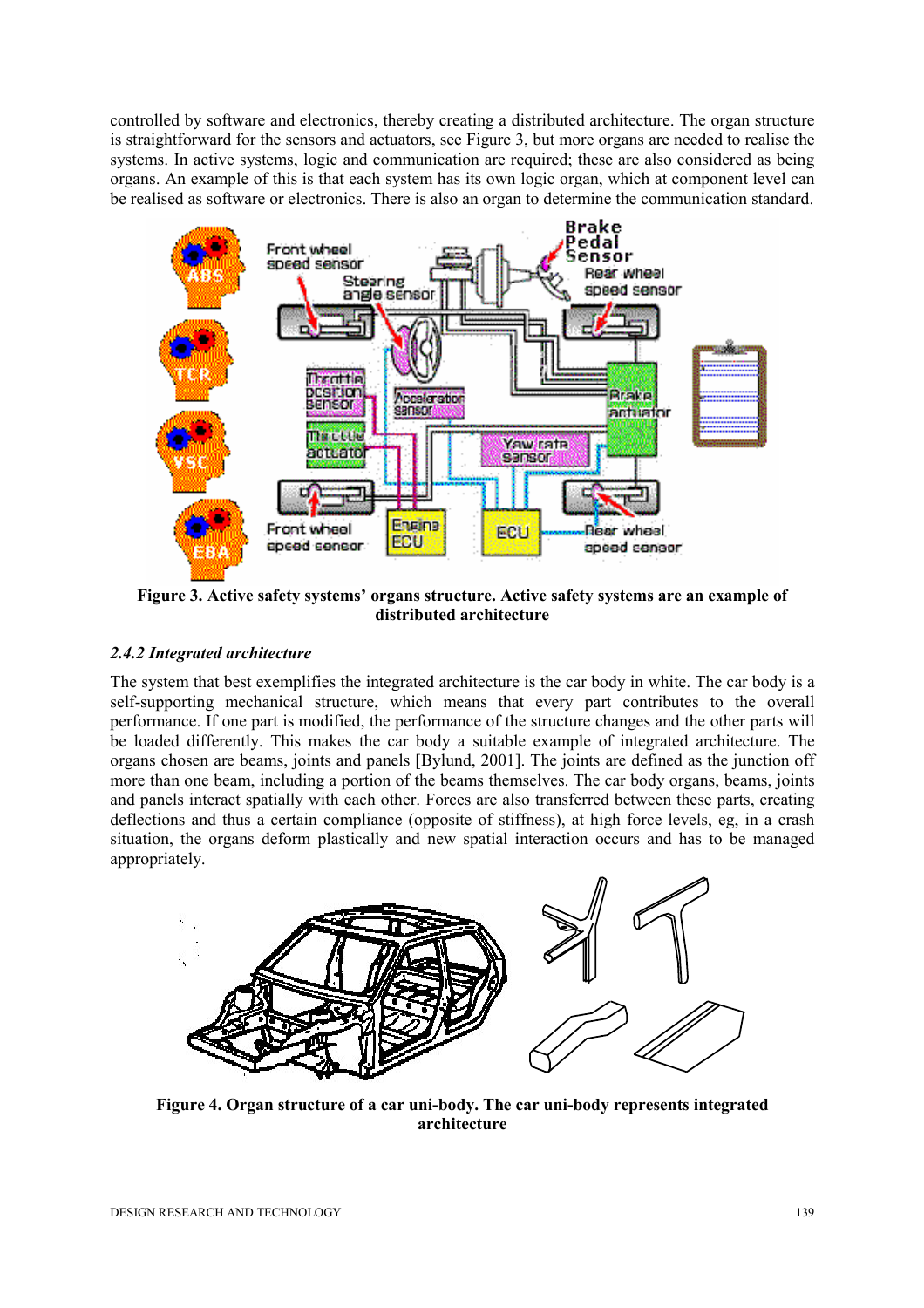#### *2.4.3 Partially distributed, partially integrated architecture*

The chassis systems investigated are the steering system and the braking system (see Figure 5). The purpose of the steering system is to convert the steering wheel rotary motion into a turning motion of the vehicle's front wheels, and the purpose of the braking system is to reduce the speed of the moving vehicle, as well as keeping it stationary if it has already come to a stop. Both these systems have organs that are of a structural or rather mechanical nature that is reminiscent of integrated architecture as well as information exchange organs similar to those in distributed architecture. This represents mixed architecture, expressing issues not present in the purely distributed or purely integrated types of architectures alone. The organ structure is not straightforward, it is a combination of the distributed architecture's and the integrated architecture's organs.

#### **2.5 Data collection**

Three methods of data collection were employed: examining drawings, examining systems from disassembled cars and interviews with experienced designers. The drawings and disassembled systems provided the input for the organ structures and thus the DSMs. The organ structures and DSM couplings were re-evaluated by participating observation [Blessing, 1994] together with Volvo designers.



#### **Figure 5. The brake and steering chassis system. The brake and steering system is an example of mixed architecture**

# **4. Results**

Parallel, iterative and sequential tasks were identified using the DSM method [Steward, 1981]. Various tools support this. These tools [http://web.mit.edu/dsm/] arrange the order of the organs in the DSM, visualising parallel tasks with black frame blocks, and iterative tasks with grey shaded blocks. Non-overlapping blocks and tasks are sequential (see Figures 6-8).

## **4.1 Distributed architecture**

To design a distributed architecture, firstly an iterative loop is needed to develop the functional logic. This can be seen as the grey box in the upper left corner in Figure 6. Logic is the functional behaviour of the product. A large part of the logic consists of treating cases where the different systems demand different actions from the actuators. Secondly, the interface requirements must be determined. The interface requirements need the logic as input since it decides the type and quantity of information that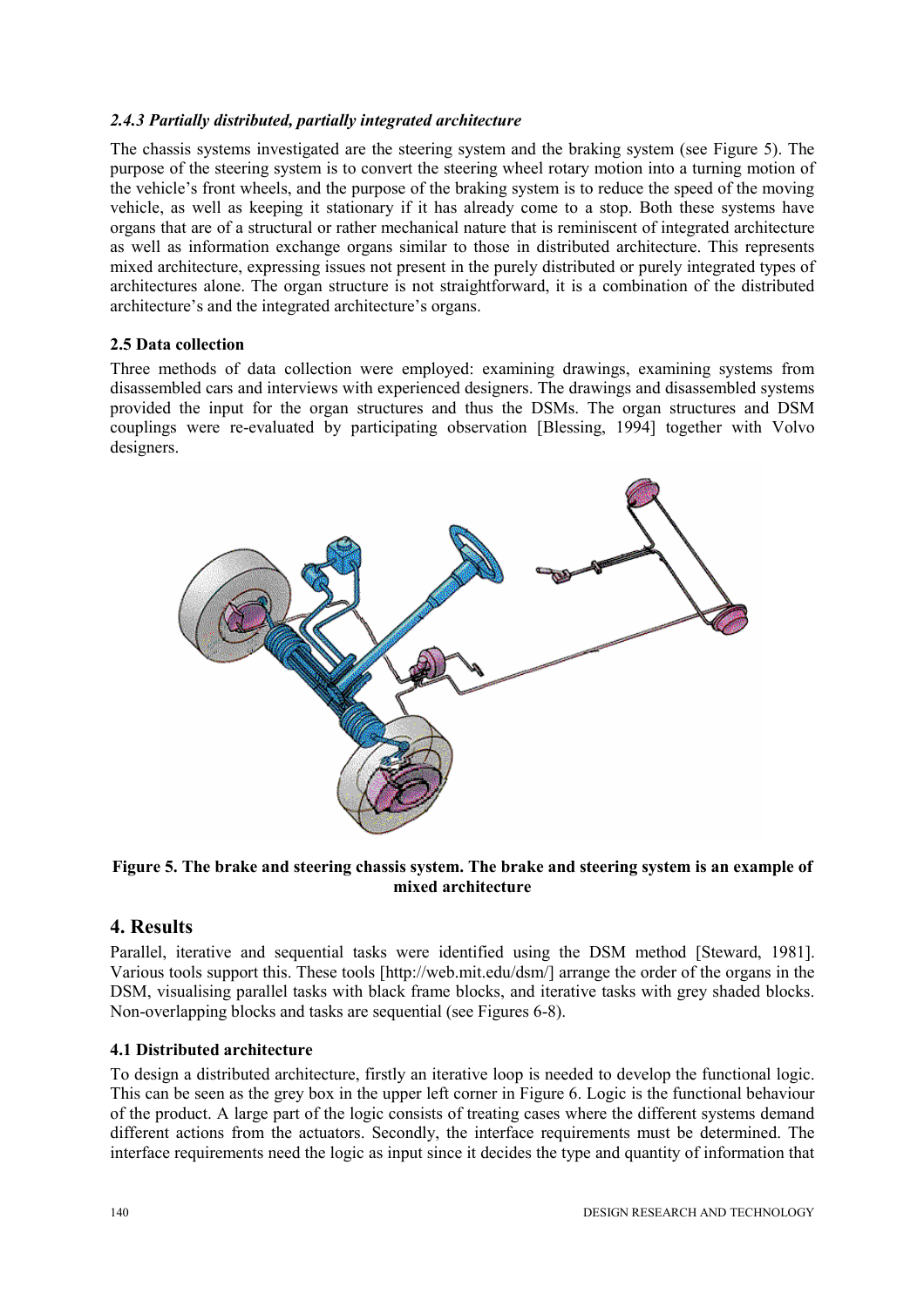will be exchanged. The third step, which is the main one and the most resource consuming, is the development of the input and output organs. Fortunately, the input and output organs can be developed in parallel, as shown in Figure 6. Finally the interface layout is established.



**Figure 6. Distributed architecture at organ level, illustrated by automotive active safety systems, ABS, TCS, VSC and BA** 

#### **4.2 Integrated architecture**

All organs interact, so iteration is necessary during the development process. The symmetry of the matrix, see Figure 7, shows that this is, in principle, a stiffness matrix for a mechanical structure representing connections between organs. Figure 7 shows that no individual organ can be tampered with without the global performance of the system being affected.



**Figure 7. Integrated system at organ level, applied to the car body in white** 

## **4.3 Mixed architecture**

Each system contains mechanical parts that act as types of integrated sub-architecture; these can be seen as iterative blocks in Figure 8. The systems also exchange information with each other, resulting in couplings between the systems. Due to these couplings, mixed architecture can not be designed in parallel but sequentially instead. There are similarities between the chassis system investigated in this paper and the case study in [Eppinger, Whitney, Smith, and Gebala, 1994].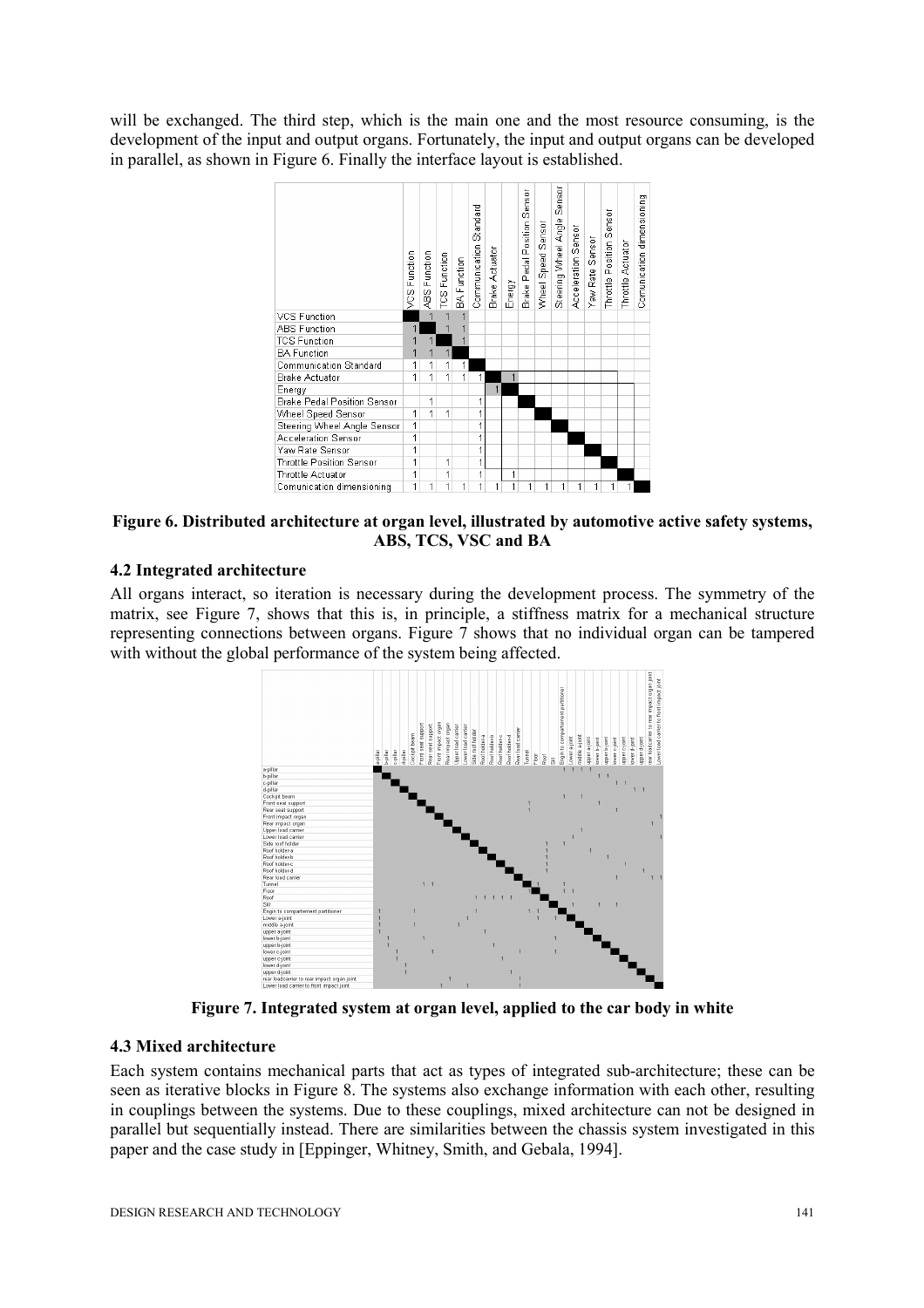

**Figure 8. Partially integrated and partially distributed architecture at organ level, applied to chassis systems** 

# **5. Discussion**

Integrated systems are characterised by their complex and poorly defined interfaces, which couple them together tightly, making their global performances dependent on sensible interactions between their organs, see Figure 7. In our example, beams, joints and panels interact spatially with each other, forces are transferred between them creating deflections and at high force levels, eg, in a crash situation, the organs deform plastically and new spatial interactions are created that must be dealt with appropriately. Replacing one organ with another is therefore a complex task; every interaction must be respected if the overall performance is to be preserved. Changes in a purely integrated system can be seen as manipulating a Rubik's cube. Changing the place of one colored field moves all other fields. Starting from a state where the colors are randomly distributed on the cubs faces reaching the desired state where each faces has one color is long iterative process.

Distributed systems on the other hand, are characterised by their well-defined interfaces, coupling them together in a more predictable way. In our example, active systems with organs such as sensors, actuators and data boxes, interact with well-defined standardised interfaces such as a communication bus with communication protocol and electrical power of 12 volts. Spatial interaction between parts in these systems seldom occurs. Consequently, changes in a distributed system are relatively easy to carry out. As long as the interfaces are maintained, the design freedom is considerable. An example are the electrical devices in a ordinary household, lamps, radios, vacuum cleaners, etceteras, these can easily be moved around to any desired position without the need of iteration.

Many systems are a mix of integrated and distributed architecture, as is the mixed example, the chassis system. As seen in Figure 8 is these system are built from clusters of interacting organs that are coupled by interfaces giving a sequential system development.

The findings indicate a relationship between the interface and type of system architecture (Figure 9). The extremes are integrated architecture without any specified organ interfaces and distributed architecture with fully defined interfaces. Mixed systems architecture can be closely related to integrated and distributed systems architecture as well as those that are somewhere in-between, see Figure 9.

In the participation studies conducted on the three different types of product architectures, similarities have been observed at the start of the organ design. Every type of product architecture had a high level of transparency, considerable design freedom, and low cost bindings at organ level. During the design of the organ structure, different behaviour can be seen in the different types of product architecture (see Figures 6-8). For distributed systems, the requirement breakdown is specifying requirements for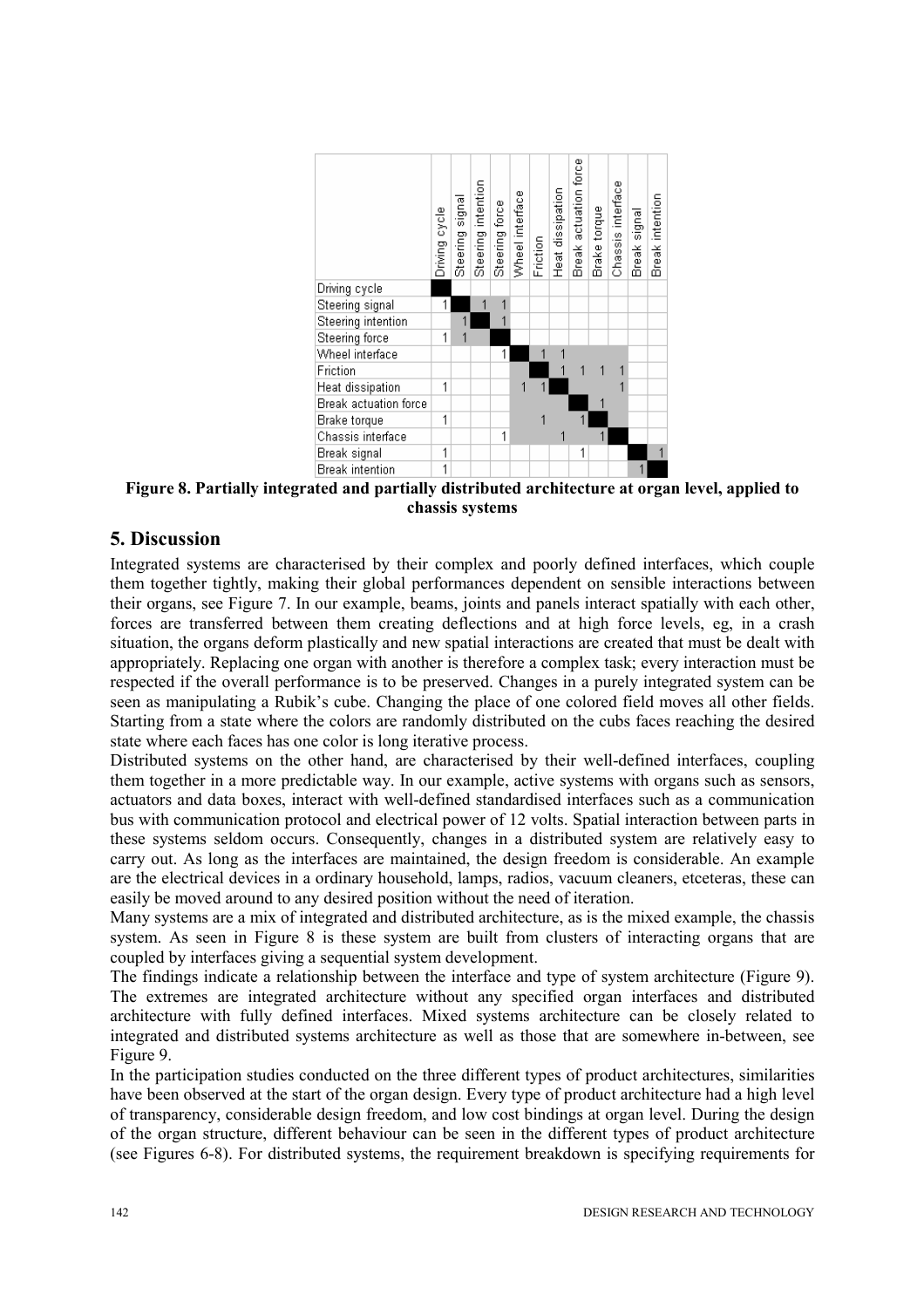each individual organ independently, a process which demands significant resources. This process is seen in the upper left-hand corner of Figure 6 where the functionality of the organ is decided and thereby the requirements. The requirements are used in the parallel development of the input and output organs and are not changed during the design.



Undefined interfaces Fully defined interfaces

#### **Figure 9. Principal relationship between type of architecture and type of interface**

In the integrated system the requirement breakdown is an iterative process, which must go on until the mutual interaction between organs results in the global requirements being met. This means that they are evolving along with the organ design, leading to a significant difference in the architectural design that can be seen in the cost allocation [Andreasen and Hein, 1987]. The cost allocation of integrated systems has a faster ramp-up than the one for distributed architecture. Early cost allocation reduces the dynamic characteristics' flexibility, dynamics, and time on the market. The major reason for this is that the designer has to look further ahead the earlier the cost allocation takes place. The mixed system can be said to have a mixed behaviour. The requirements are iterated in the iteration blocks, with each iteration block delivering requirements for the next block in the sequential design (see Figure 8).

In an integrated system, improved behaviour of one organ can compensate for poor behaviour of another organ, leading to balancing. This demands methods and tools in the early phases that support the requirement evaluation and breakdown. In our example, the interdependent organ requirements have to be balanced until the global mechanical requirements on the car body are fulfilled. This iteration can be achieved in two different ways:

- manual iteration by trying out different performances on the organ and checking the resulting global behaviour until an acceptable balance of requirements is reached.
- optimisation, where an objective function, such as minimum weight in respect of a required performance, is needed as input as well as a concept to start with. System design by distributing requirements to local level using optimisation, also called target cascading [Kim, 2001] has a greater chance of reaching optimum than optimisation carried out at late phases in detail design where only minor changes in thickness or shape are possible.

Iteration also takes place in the development process of distributed architecture, but it differs from the integrated architecture in that the iteration is organ internal with unchanged interfaces. An improvement in one organ in distributed architecture cannot compensate for deterioration in another. The key to distributed design lies in the maintenance of the interfaces and this requires tools.

The mixed systems need both of the above tools and an additional planning tool since the tasks are performed in sequence. The mixed system has an easier iteration and requirement breakdown process but does require resource management. The management of resources when designing mixed architecture is more difficult because there is more sequential development. In practice this means that the different groups working on the product can not do so simultaneously. For bigger projects and organisations, this demands management tools, which are often PERT or Gantt chart based.

#### **Acknowledgements**

The gratefully received financial support has been provided by Volvo Car Corporation and the Foundation for Strategic Research through the ENDREA program.